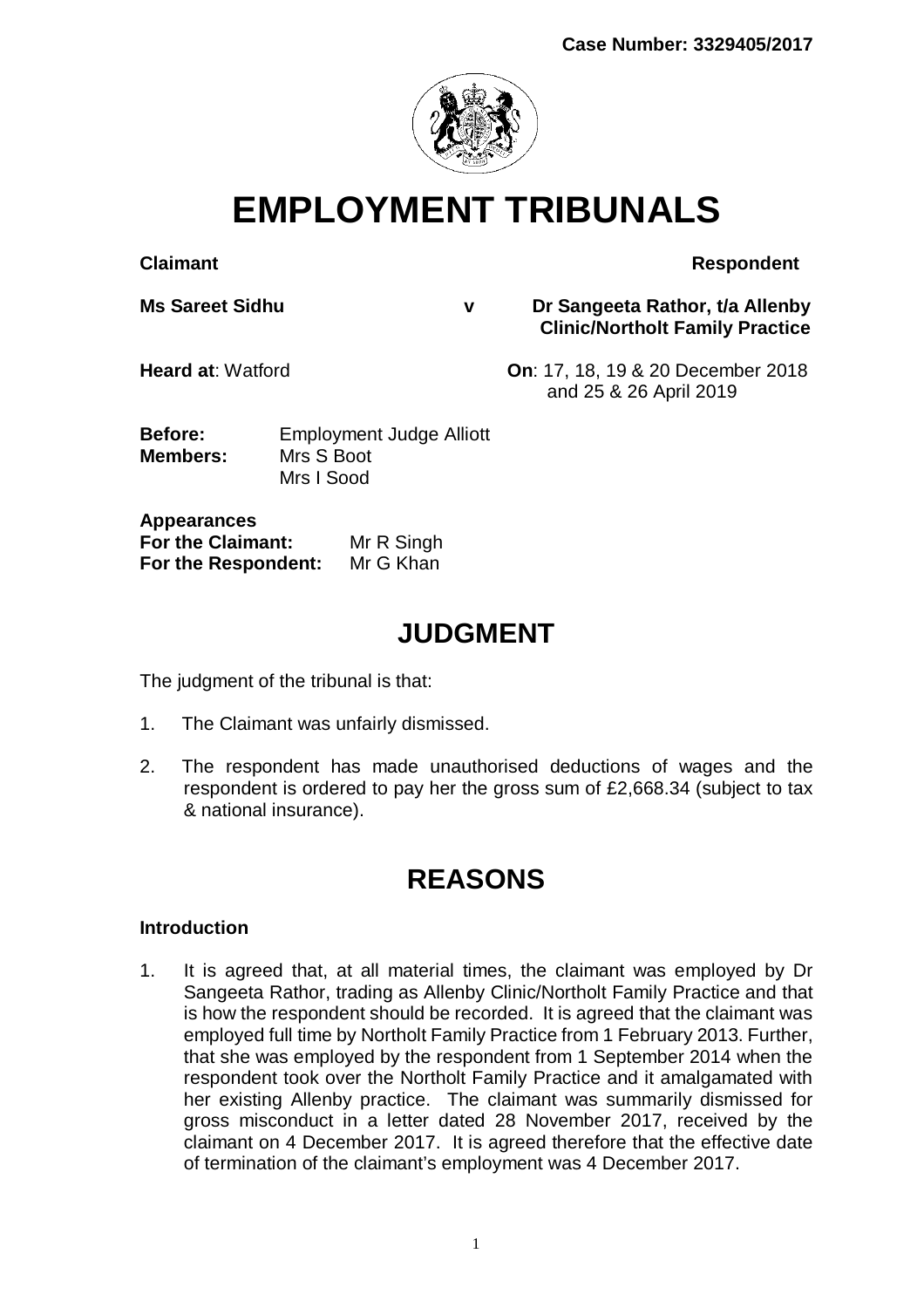2. The claimant presents claims of automatically unfair dismissal on the basis of making a protected disclosure (sections 43(d) and 103(a) Employment Rights Act 1996), unfair dismissal (sections 94 and 98 Employment Rights Act 1996), a claim for a shortfall in wages paid from the date of suspension to the date of dismissal and a claim for notice pay (Unauthorised deduction of wages section 13 ERA 1996 / Breach of Contract).

## **The Issues**

The agreed list of issues is as follows:

- 3. Whether the claimant was at all material times employed by Allenby Clinic/Northolt Family Practice or Natio Healthcare UK Limited?
- 4. What was the date of the claimant's commencement of work with the respondent?
- 5. What was the claimant's authorised salary and hours during her period of work with the respondent?
- 6. Whether the facts and matters pleaded in paragraph 90-93 of the claimant's statement of case amounted to protected disclosures?
- 7. Whether the claimant's dismissal is automatically unfair pursuant to section 103(A) of the Employment Rights Act 1996?
- 8. What were the reasons for the claimant's dismissal?
	- 8.1 Does the respondent satisfy the Tribunal that she genuinely and reasonably believed that the claimant was guilty of the allegations of gross misconduct and, in particular, in relation to the following allegations:
		- 8.1.1 that the claimant had failed to follow reasonable management instruction and failed to return Sangeeta Rathor's bank card when requested;
		- 8.1.2 that the claimant failed to follow the correct processes for requesting holidays;
		- 8.1.3 that the claimant inappropriately left the practice without a manager;
		- 8.1.4 that the claimant had committed theft of money from the practice;
		- 8.1.5 that the claimant had purchased an airline ticket without authority;
		- 8.1.6 that the claimant removed cash from the practice;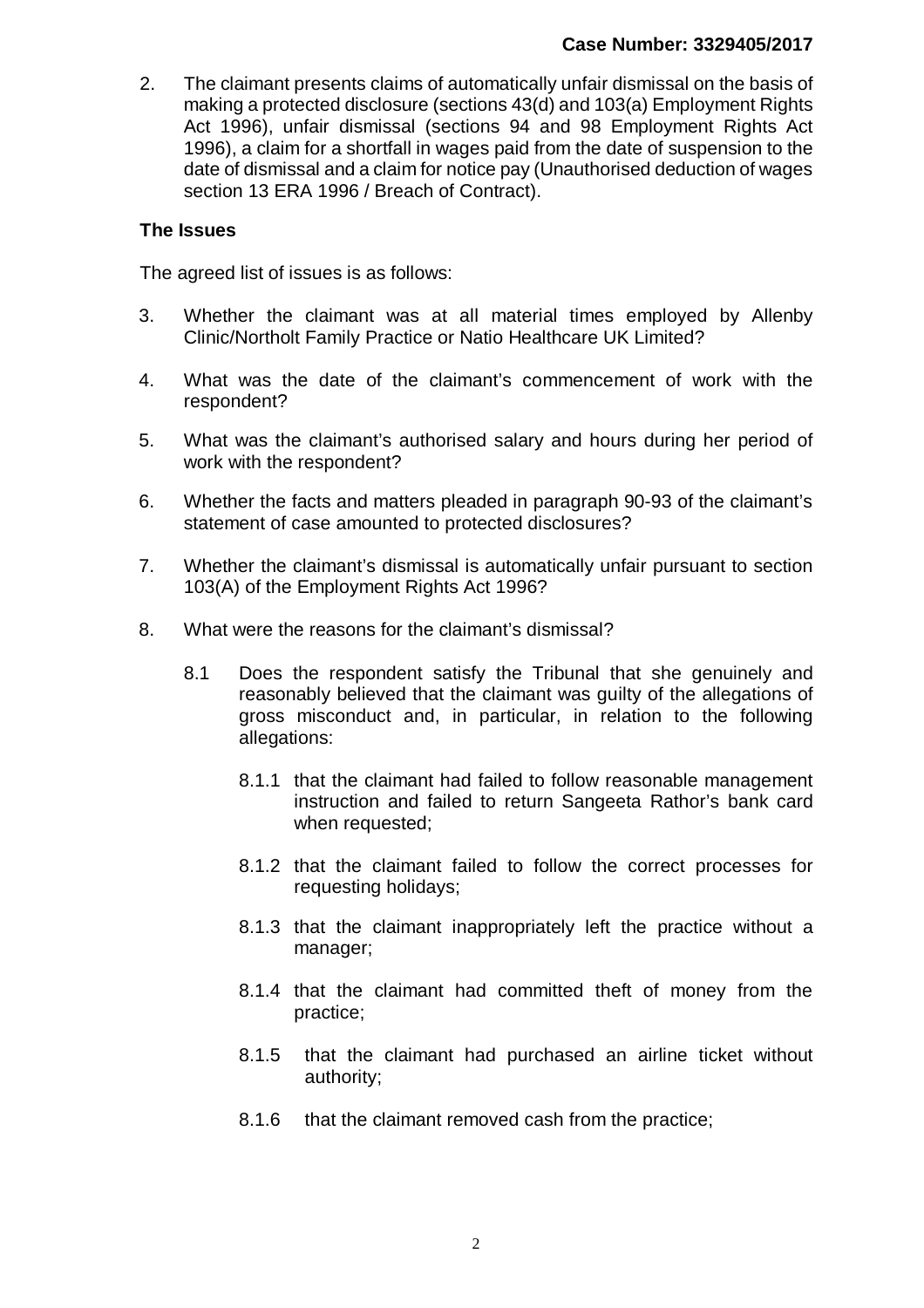- 8.1.7 that the claimant purchased items for her own use out of Dr Rathor's funds;
- 8.1.8 that the claimant had taken money intended for the practice;
- 8.1.9 that the claimant had awarded herself pay rises without authorisation or justification;
- 8.1.10 that the claimant had mismanaged the practice in relation to the ordering of immunisations;
- 8.1.11 that the claimant forged Dr Rathor's signature?
- 8.2 Whether the respondent was motivated by her desire to dismiss the claimant for reasons which were unconnected with the performance of the claimant's duties at work?
- 9. Were the reasons for her dismissal potentially fair reasons in accordance with section 98 (1) ERA?
- 10. In accordance with section 98 (4) ERA, did the respondent act reasonably or unreasonably determining that there was sufficient reason for dismissing the claimant for gross misconduct.
	- 10.1 Did the decision to dismiss the claimant fall within the band of reasonable responses which a reasonably employer might have adopted?
- 11. Did the respondent follow a fair procedure? In particular:
	- 11.1 Was the decision to carry out an investigation meeting on 10 October 2017, despite the claimant asking for the meeting to be postponed because of lack of notice and lack of clarity of the matters being investigated, fair?
	- 11.2 Was the investigation hearing and the disciplinary procedure as a whole carried out fairly?
	- 11.3 Was the claimant provided with all appropriate and necessary documentation during the course of the disciplinary procedure?
	- 11.4 The claimant avers that the documents set out in paragraphs 37, 38 and 39 of the statement of case were all necessary for the disciplinary procedure to be fair.
- 12. If unfair, what loss has the claimant sustained that is attributable to the respondent's actions?
- 13. Does the respondent prove that, if it had adopted a fair procedure, the claimant would have been fairly dismissed in any event? And/or to what extent and when?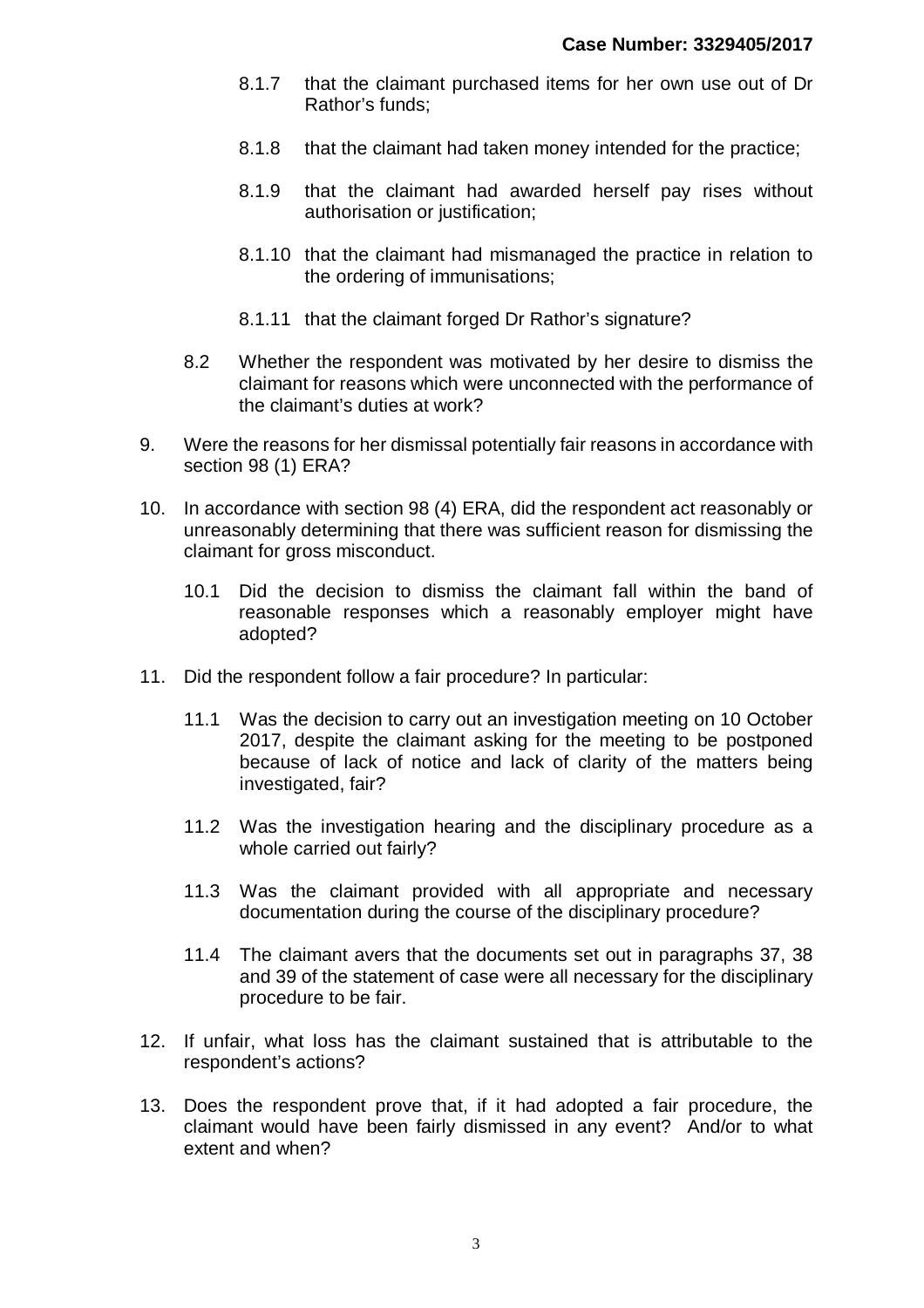- 14. Has the claimant caused or contributed to her dismissal and if so what reduction of the award is just and equitable (if any)?
- 15. Did the respondent fail to pay her wages due to the claimant during the period of her suspension?
	- 15.1 What payments were in fact made?
	- 15.2 How were these payments calculated?
	- 15.3 On what date did the dismissal take effect?
	- 15.4 Is the claimant entitled to loss of wages for benefits in kind that she alleges she was entitled to (mobile phone and healthcare)?
- 16. Should the tribunal award an uplift on damages as a result of any breach of the ACAS code?
- 17. In addition, the list of issues was supplemented by further and better particulars relating to the protected disclosures. These are not recited here but are to be found at page 49 of the hearing bundle.

#### **The Law**

#### Public Interest Disclosure

18. Section 43B (1) of the ERA 1996 provides as follows:

"In this part a "qualifying disclosure" means any disclosure of information which, in the reasonable belief of the worker making the disclosure, is made in the public interest and tends to show one or more of the following:

…. (b) that a person has failed, is failing or is likely to fail to comply with any legal obligation to which he is subject.

…..(d) that the health or safety of any individual has been, is being, or is likely to be endangered"

#### 19. Section 103A ERA 1996 provides as follows:

"Protected disclosure …

An employee who is dismissed shall be regarded for the purposes of this part as unfairly dismissed if the reason (or if more than one, the principal reason) for the dismissal, is that the employee made a protected disclosure."

20. Mr Khan drew our attention to the case of Babula -v- Waltham Forest College 2007, IRLR 346 in support of the proposition that the question of reasonable belief involves; firstly, whether the employee subjectively believes the disclosure is in the public interest and tends to show that one of the six relevant failures has occurred, is occurring or is likely to occur; and, secondly, that that belief should be objectively reasonable. Mr Singh in his written closing submissions cited extracts from Kilraine -v- London Borough of Wandsworth (2018), EWCA 1436, Dr Kuzel -v- Roche Products Limited (2008) EWCA Civ 380 and El Megrisi –v- Azad University (2009)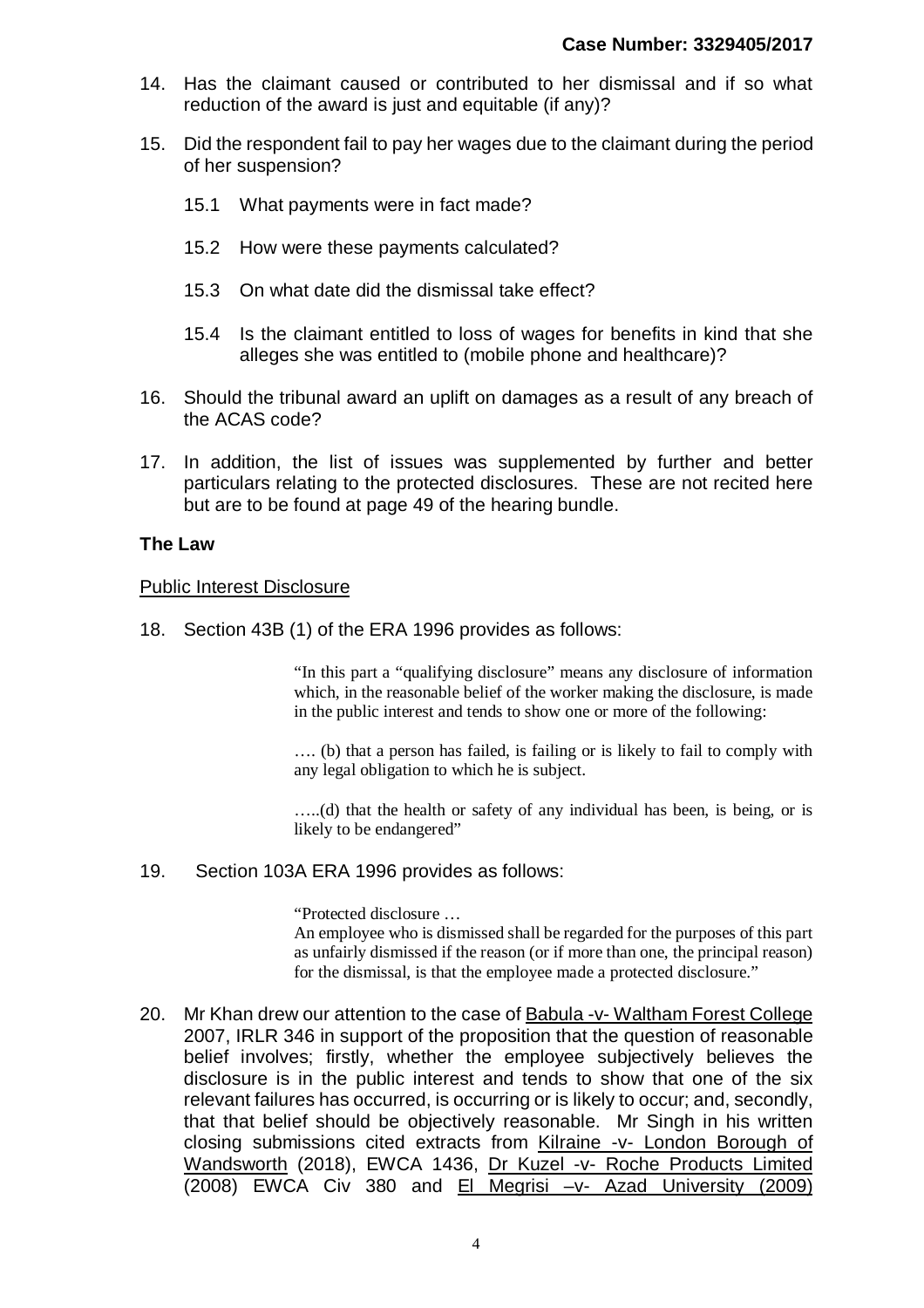## **Case Number: 3329405/2017**

UKEAT/0448/08/MAA and we have taken those into consideration. In addition, we note that in order to constitute a qualifying disclosure, the information must have sufficient factual content and specificity such as tending to show one of the section 1 matters. Further, that whilst a verbal communication is capable of being a disclosure of information, tribunals may be reluctant to accept informal or generalised statements as being sufficient to amount to a disclosure of information.

#### Unfair Dismissal

- 21. It is for the respondent to show the reason for the dismissal. The burden of proof does not shift onto the claimant for the purposes of section 103A ERA 1996. Both parties cited to us BHS -v- Burchell and it is for the respondent to show that she had an honest belief in the reason for the dismissal based on reasonable grounds following a reasonable investigation. Fairness is to be determined in accordance with section 98 of the ERA which we have taken into account. Further, the decision to dismiss must be within the reasonable band of responses of a reasonable employer. We record here that Mr Singh also cited extracts from the following cases in his written closing submissions and we record that we have taken those into account.
	- 21.1 Spink -v- Express Foods Limited [1990] IRLR 320
	- 21.2 Strathos -v- London Underground Limited [2004] EWCA Civ 402
	- 21.3 A -v- B EAT/1167/01
	- 21.4 Crawford -v- Suffolk Mental Health Partnership Trust [2012] IRLR 402
	- 21.5 Stuart -v- London City Airport 2012 UK EAT/0273/12/BA
	- 21.6 William Hill -v- Steele [2008] UK EAT/0154/08/MAA
	- 21.7 Royal Mail -v- Jahuti [2017] EWC Civ 1632
- 22. In addition, we have taken into account 'Polkey', issues of contribution and the relevant ACAS codes.

## **The Evidence**

- 23. We were provided with a hearing bundle 1,007 pages long. We allowed the late admission of a CQC Report into the respondent's practice dated 26 February 2019. We record here we place no weight on this as we regarded it as being of minimal relevance.
- 24. By agreement, the claimant presented her case first.
- 25. We heard oral evidence from:
	- 25.1 Mr Nimalasari Fonseka, an accountant
	- 25.2 The claimant, Ms Sureet Sidhu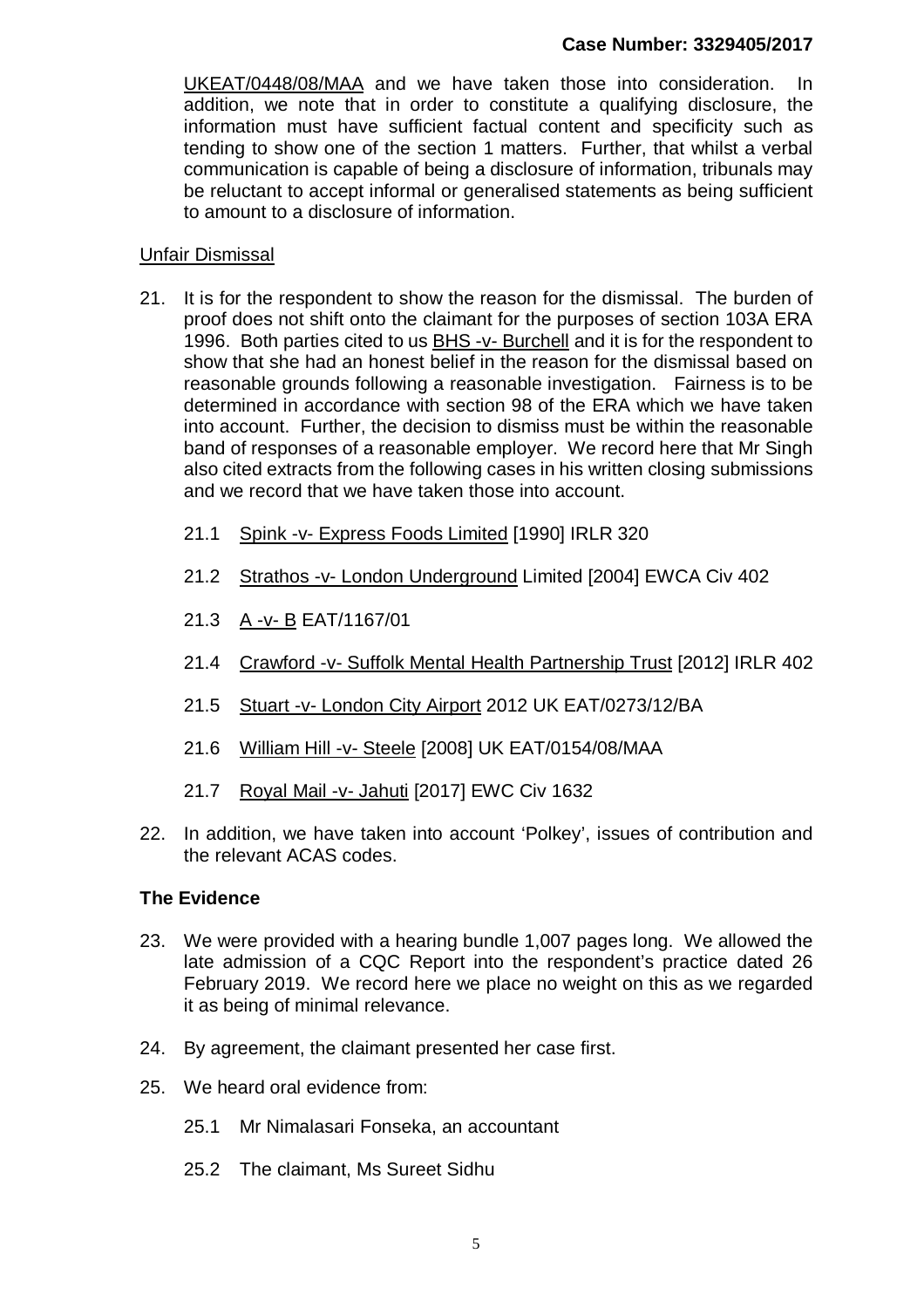- 25.3 Mrs Jaswant Sidhu, the claimant's mother Her status is disputed: she was either an employee or a partner.
- 25.4 Geta Sukul, a receptionist
- 25.5 Mrs Jasvin Sidhu, a sister of the claimant
- 25.6 Mrs Jasbinder Sidhu, married to the claimant's brother
- 25.7 Dr Rathor, the respondent
- 25.8 Meera Grewal, a receptionist and administrative assistant who took the position of acting practice manager after the claimant was suspended.

## **The Facts**

#### **Overview**

- 26. The respondent is a General Practitioner. Until 2014, she was a sole practice GP at the Allenby Clinic. Following a period working as a locum for Dr Ali at his Northolt Family Practice, the respondent took over that practice in September 2014. The claimant and her mother had worked at the Northolt Family Practice as assistant practice manager and practice manager respectively. As the respondent puts it, "she inherited the claimant and her mother as employees". The respondent's existing practice manager left and the claimant and her mother continued in their former roles working for the combined practices.
- 27. By 2017 the claimant was the practice manager and the claimant's mother was the business manager.
- 28. We have been provided with a large number of text message exchanges between the claimant, her mother and the respondent. It is clear to us that until at least June 2017 all three got on very well, both at work and socially. The tone of the texts is informal and pleasant and demonstrates that they all socialised together both in their homes and at a local pub/restaurant called the Blue Orchid. For example, a text exchange on 24/6/17 went:
	- C to R: "Hi doc. Thank you very much for tonight. It was a lovely evening I really enjoyed myself. Was a lovely thought XX"

R to C: "I am glad you enjoyed … It was good to see you happy My pleasure Xx"

- 29. The claimant was suspended by the respondent on 4 October 2017. Her mother was also suspended then.
- 30. It is quite clear to us that there was a significant falling out, for whatever reason, between the claimant and her mother and the respondent at some point between July 2017 and 4 October 2017. This case has been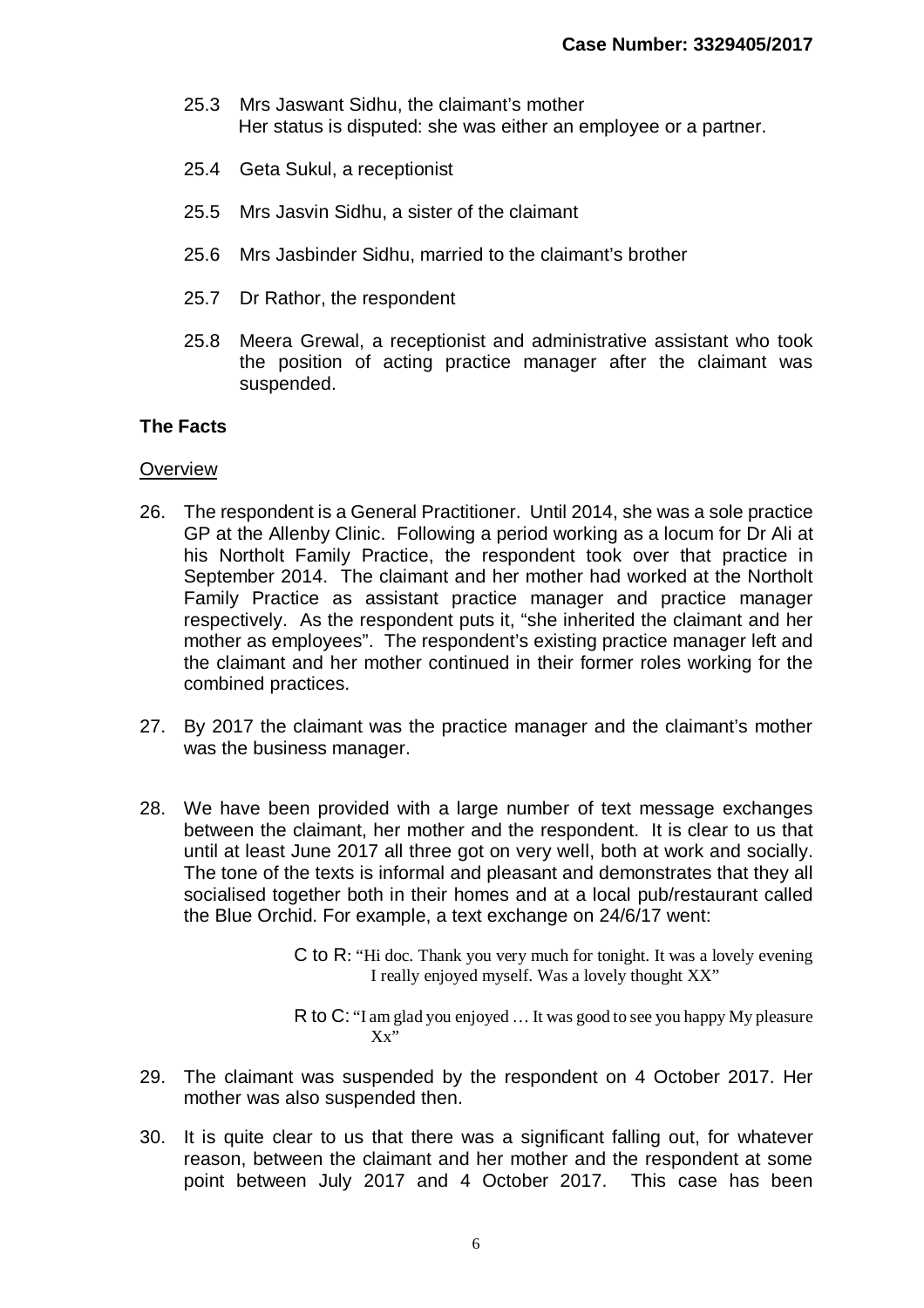characterised by the seriousness and number of allegations made by each of the parties against the other in great detail. For example, the respondent has accused the claimant and her mother of making veiled death threats, intimidating conduct and bullying behaviour, forgery and misappropriation / theft of over £100,000 from the business. On the other hand, the claimant and her mother have made accusations against the respondent that she consumed alcohol during working hours, treated patients whilst under the influence of alcohol, that she pre-signed blank prescription forms, allowed non-qualified individuals to prescribe drugs using her electronic card and PIN, that she incorrectly prescribed medication for the practice's benefit and the benefit of family members, that she paid family expenses out of the practice funds, that the practice was left unattended and that she had her husband on the payroll.

- 31. The allegations, if true, have potentially serious ramifications for both parties that go beyond these proceedings in terms of criminal conduct, professional regulation and tax evasion. Whilst the standard of proof remains the civil standard for all matters, we record that the more serious the allegation the more cogent the evidence should be.
- 32. In the hearing bundle there is, at page 93, a partnership detail form, apparently dated 24 July 2015, purporting to be signed by the respondent. The claimant's mother asserts that she was, as of that date, a partner in the practice with the respondent. The respondent denies this. We understand her case to be that her signature is either a forgery or was procured by deceiving her into signing the document on the basis that she was told that it was merely to record a change of address. The respondent's case is that the claimant's mother was never a partner and was always merely an employee. We are aware that separate proceedings between the claimant's mother and the respondent are currently being conducted in a different jurisdiction. For obvious reasons, we express no findings of fact in relation to that dispute. We do not have all the evidence relating to that dispute and would not want potentially to prejudice either side in anyway by making any such findings. However, it is not an issue that we can entirely ignore as, in our judgment, it is of relevance to this case.
- 33. Having heard all the oral evidence and considered the documentation in this case, we have very considerable doubts that we have been told the full story of what actually went on between the claimant, her mother and the respondent between July 2017 and 4 October 2017 by either faction.
- 34. We came to the clear conclusion that the claimant, her mother and the respondent did not tell us the whole truth if that truth would go against their respective cases. We obviously make due allowance for people's recollection of events some time ago fading and make due allowance for minor discrepancies in their evidence. However, we give two examples of very significant discrepancies in the claimant's and the respondent's evidence respectively.
	- 34.1 The respondent gave evidence that she had a meeting on 2 October 2017 with the claimant and her mother, during which the respondent confronted the claimant and her mother and asked them why £2,900 per month cash was being taken out of the practice account and why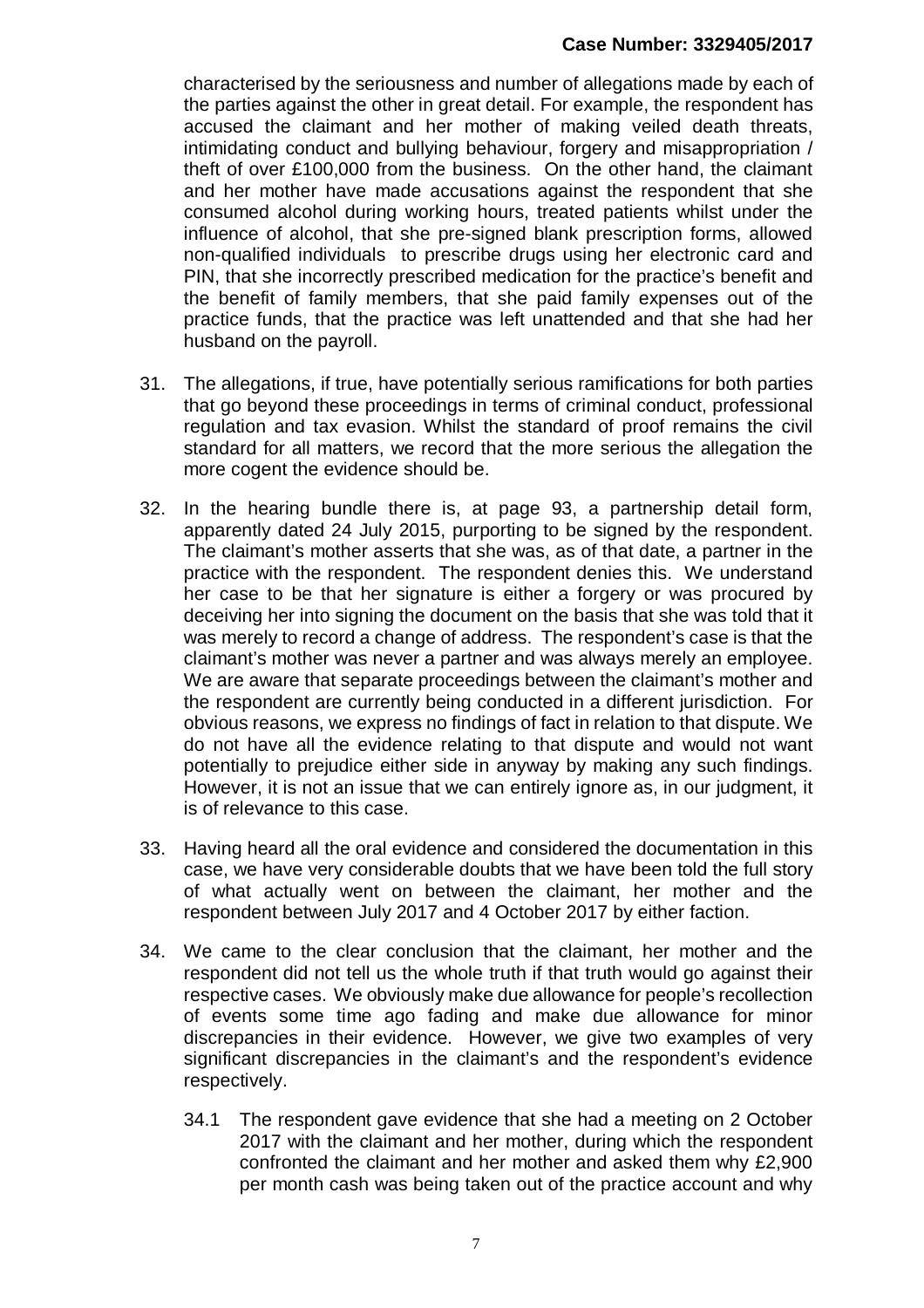### **Case Number: 3329405/2017**

they were each drawing a salary equal to an employed NHS doctor. Both the claimant and her mother denied that that issue had been raised prior to 4 October 2017. The claimant's evidence was that when she was handed the suspension letter on 4 October 2017, she was shocked and had no idea what was going on and why. However, in a letter dated 4 October 2017, sent to the respondent by CLP Solicitors, acting on behalf of the claimant and her mother, the following is stated:-

"The suspension letter is generic and, as we stated above, exactly the same for both of our clients. Our clients had a formal meeting with you two days ago in which no issue was raised by you, other than you stipulating that Mrs Jaswant Sidhu was "paid like a doctor".

Your concerns about the level of Mrs Jaswant Sidhu's salary have been inappropriately voiced by you in front of other members of staff over many months now."

That confirms to us that the claimant and her mother knew perfectly well that the issue of remuneration of the claimant's mother at least had been raised by Dr Rathor at the meeting on 2 October 2017. Further, that it had been festering for some months. The reference to being paid a comparable salary to a doctor appears in both accounts. We do not consider that the claimant and her mother can have been confused or mistaken on this point.

34.2 It has suited the respondent to claim that she was kept in the dark as to the amounts of money being paid to the claimant and her mother and the various cash withdrawals until shortly before October 2017. In her witness statement she states that in late August 2017, whilst they were both on holiday, she decided enough was enough and went into the bank. She states in her witness statement:

> "As I did not have a bank card for the Natio account, I arranged to meet the manager I knew and he arranged to give me access. Bank staff also assisted me to download and obtain access to the Barclays mobile banking app on my phone so that, finally (from the very end of August/early September 2017 onwards) I could see what had been going on with the Natio account. It was also only from that point that I started getting text messages to notify me of bank transactions (whereas previously banking texts had gone to Sareet's phone). I was extremely shocked by what I found. I discovered that Jaswant had, for a long time, been making cash withdrawals of £2,900 each month that I had not known about".

In actual fact it was demonstrated during the course of the hearing, that the respondent had been making monthly withdrawals of £10,000 as far back as June 2017 using the Barclays mobile banking app. Again, we find that that was not an oversight or mis-recollection on a minor matter.

35. Accordingly, we found that the evidence from the claimant, her mother and the respondent had to be treated with the utmost caution concerning its credibility and reliability. Further, the lack of contemporaneous documentary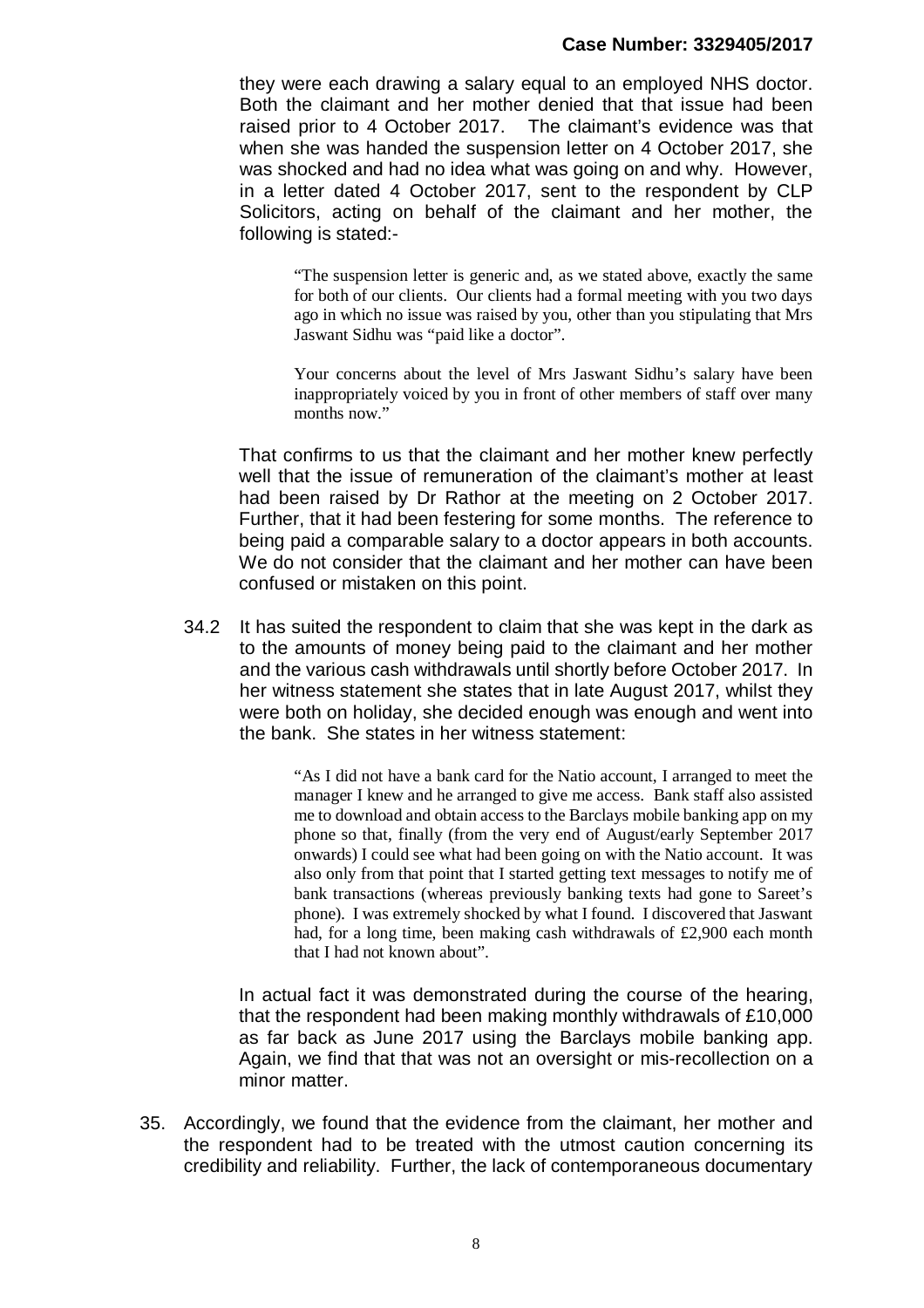evidence has not helped us in our task of determining what probably took place. We have placed reliance on such contemporaneous documentation as there is. It is against this background that we have gone on to make our findings.

### The running of the practice

36. The respondent ran a sole practitioner practice with in excess of 6,000 patients. Whilst she had the assistance of locums from time to time, it is quite clear to us that she was extremely busy and concentrated almost exclusively on the clinical side of the practice. We find that the claimant and her mother as practice and business managers were left to do the administrative work with a good deal of autonomy. All parties gave evidence that the practice was run casually. We find that it was. Whilst there was an employee handbook, we doubt that it was applied in practice, certainly not to the claimant and her mother as senior employees. (We make no finding that the claimant's mother was an employee as she maintains she was a partner). Neither the claimant, nor her mother, had written contracts of employment. Financial records appear to have been minimal and we have several examples of requests to transfer monies being made by text message. On one occasion, £80,000 was transferred to the respondent's son and we have seen evidence of practice accounts being used to buy items for the claimant's son and husband. We find that at all material times up to October 2017, the financial controls within the practice were lax in the extreme and, if they were documented, none has been provided to us. Given that the central feature of the case is whether or not the money the claimant and her mother were being paid from the practice was paid with the knowledge and agreement of the respondent, the absence of financial documentation has essentially reduced it to one person's word against the other two.

## The claimant's remuneration

- 37. When the claimant worked for Dr Ali in 2013, her salary was £24,008.40, based on an hourly rate of £12.15 and 38 hours per week. In the investigation report prepared by Mr Paul Baker of HR Face 2 Face, it appears that, by reference to a payroll report (which has not been provided to us), Mr Baker was able to set out how the claimant's pay had risen between September 2014 and May 2017. Those figures are very exact and consequently unlikely to have been invented. These show that the claimant's pay rose as follows:-
	- 37.1 September 2014: £45,883.20 p.a.
	- 37.2 March 2015: £56,311.20 p.a.
	- 37.3 March 2016: £56,669.88 p.a.
	- 37.4 August 2016: £62,568.00 p.a.
	- 37.5 November 2016: £70,910.40 p.a.
	- 37.6 May 2017: £94,910.40 p.a. (based on an extra £2,000 per month for 12 months)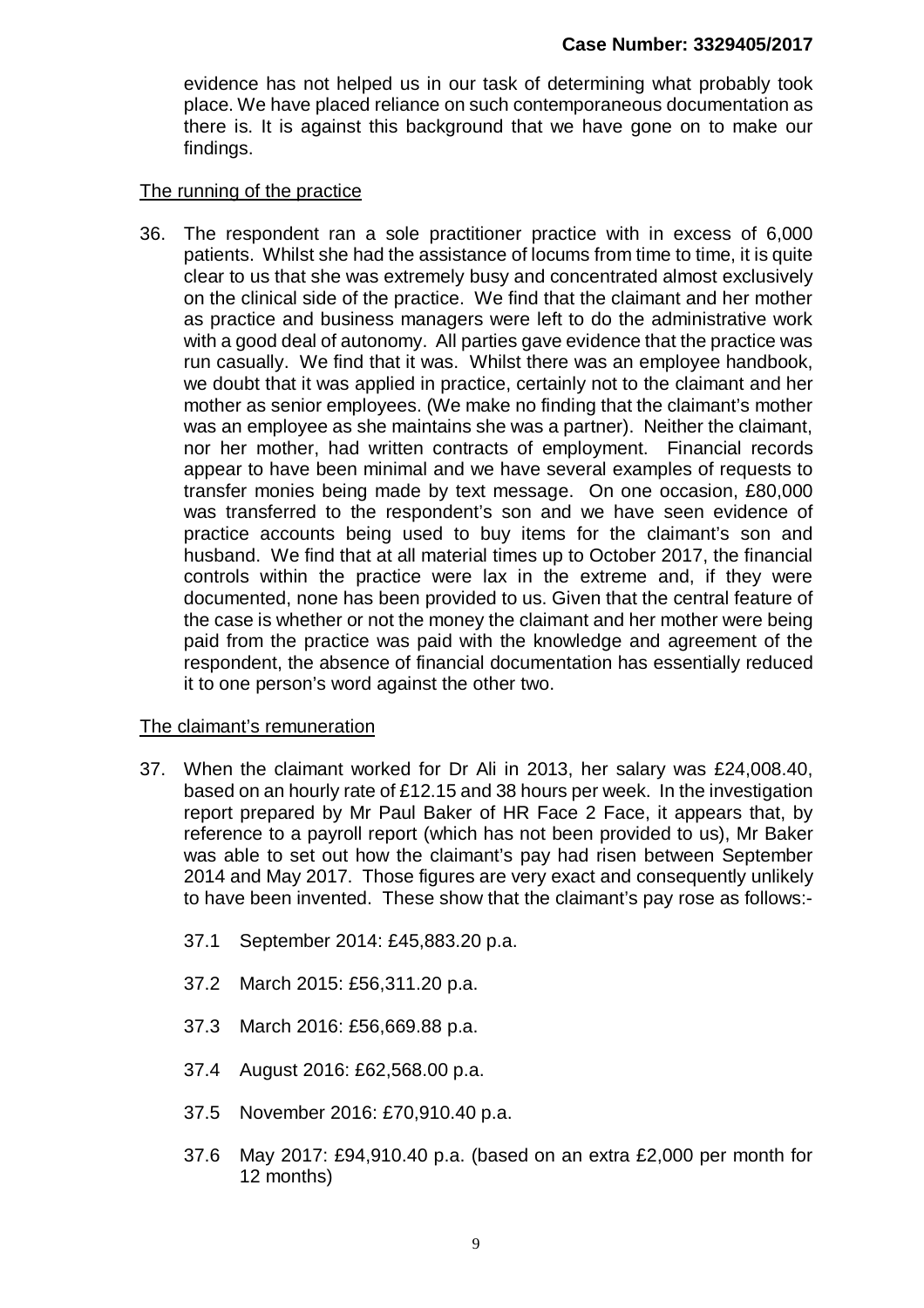- 38. An e-mail from AMS (accountants to the practice) to the respondent dated 27 October 2017 (page 467A of the bundle) that was available for the disciplinary hearing states that the claimant had had a pay rise of £24,000 in April 2017, bringing her annual salary up to £94,910, a 33% pay rise. That figure tallies with the final figure taken from the payroll figures in the investigation report.
- 39. The £24,000 pay rise is based on the claimant being paid an extra £2,000 per month from May 2017. The claimant and her mother dispute that their salaries rose by £24,000 p.a. They agree that they were paid an extra £2,000 per month from May 2017 but that this was only to last 5 months to pay them each a bonus of £10,000. This was for work involved in qualifying for Quality Outcome Framework (QOF) and Local Incentive Scheme (LIS) payments to the practice of £86,000.
- 40. It is not for us to determine what the correct level of remuneration was for the claimant taking into account her responsibilities. All we do observe is that her income rose significantly and quickly. The issue for us to determine is the extent to which, if any, it was agreed with the respondent. We note that the claimant's mother was on a similar or greater level of remuneration but, given the nature of the partnership dispute, we do not go into that factual nexus in any detail.
- 41. The impression the respondent wished to give to us was that she only discovered the true extent of the amount of money being paid to the claimant and her mother shortly before she suspended the claimant and her mother on 4 October 2017. In that context, we have the evidence of Mr Fonseka, the practice accountant until about April 2016. He prepared the practice accounts for the period ending 31 July 2015. These accounts were signed by the respondent on 12 January 2016. The accounts demonstrate that wages and salaries were costing the practice £183,645 (this excludes locum fees), hence the respondent must have been aware of that figure. Mr Fonseka told us that the P32 for 30 June 2015 showed that the claimant's pensionable pay was £4,692.60 gross for the month, which translates into an annual salary of £56,311.20 (£27 per hour based on a 40 hour week). Mr Fonseka told us, and we accept, that he raised those figures with the respondent and that she was therefore aware of that salary level at that time. That salary was clearly sanctioned by the respondent. We therefore find that the claimant's authorised salary was £56,311.20 based on 40 hours per week.
- 42. In or about April 2016, the respondent changed accountants to AMS and it is not entirely clear to us why accounts for the practice were not drawn up for the period ending 31 July 2016 and the period ending 31 July 2017. Draft accounts were apparently only produced by AMS on 13 November 2017. There is a suggestion from the respondent that obstruction by the claimant and her mother prevented AMS from producing the accounts earlier. However, the least we would have expected would have been some form of evidence from the accountants of them requesting information and being denied it. Absolutely no evidence has been provided to us of this nature.
- 43. The claimant has sought to explain the rises in her pay after March 2016. The March 2016 rise was to take account of inflation (£27.24 per hour), the August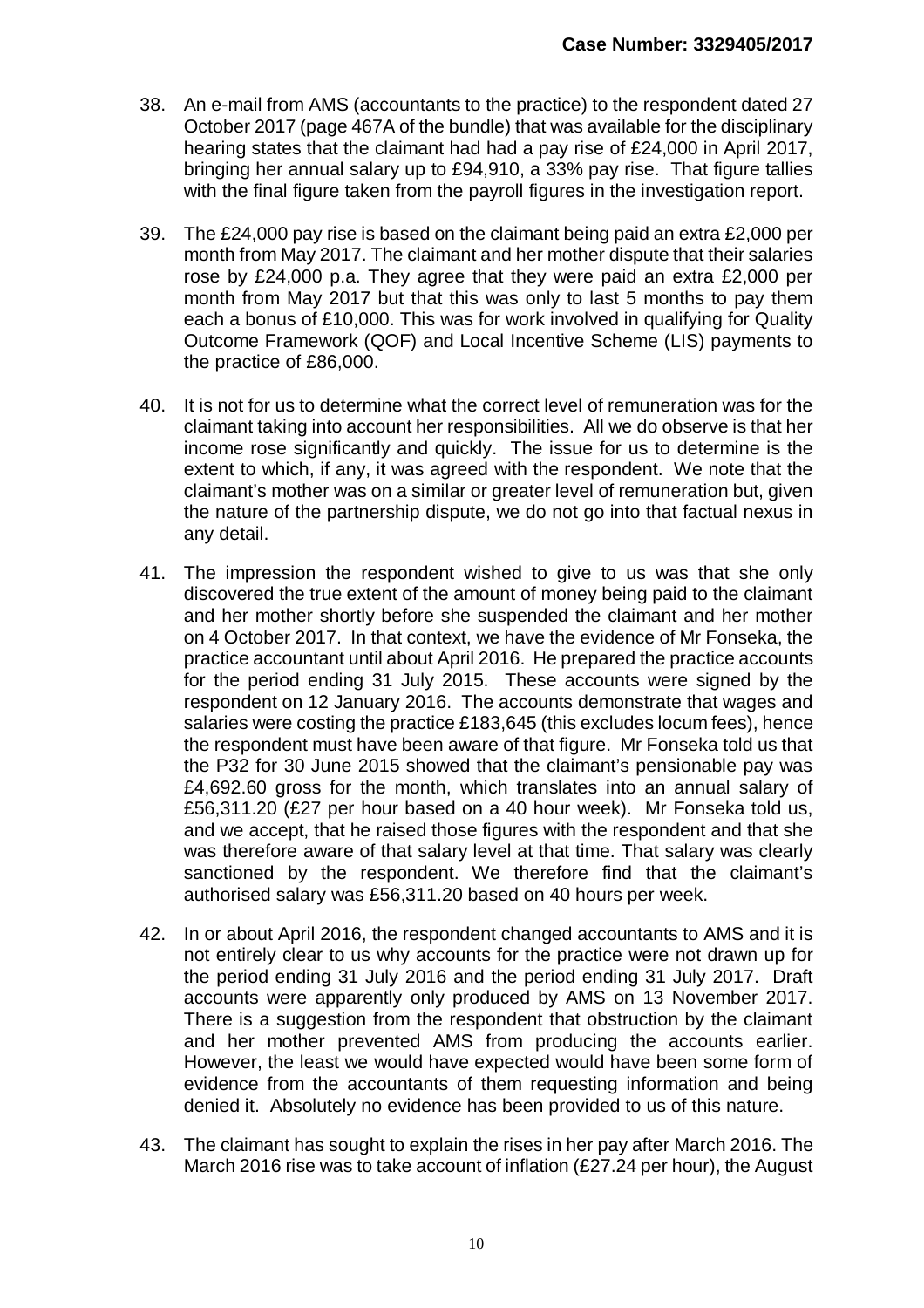2016 rise (£30 per hour) was a reward for achieving a good rating in a CQC report and the November 2016 rise (£34 per hour) was because her mother was doing less work.

- 44. A significant increase in the claimant's salary took place in May 2017 when it rose by some £2,000 a month. The respondent's evidence is that she did not know about or sanction such a pay rise / bonus. The claimant's evidence is that a bonus of £10,000 was agreed in the Blue Orchid bar / restaurant in late April 2017.
- 45. Alongside the claimant's remuneration, the claimant's mother was being paid a similar amount and was also withdrawing cash amounts of about £2,900 a month "as part of my drawings from the practice as a partner". The claimant was aware of her mother's pay and cash withdrawals. As practice manager the claimant was responsible for the payroll and she had access to the practice bank accounts.
- 46. Apart from a contract of employment from when she worked for Dr. Ali, not a single document evidencing what the claimant's (or her mother's) pay was agreed at has been put before us. We observe that responsibility for creating such documentation would have been the claimant's as practice manager.
- 47. In our judgment the issue of how much was paid to the claimant and her mother is central to the case.
- 48. We have found that the respondent was aware in January 2016 that the claimant's salary was £56,311 as from March 2015. A small rise to take account of inflation in March 2016 is unremarkable.
- 49. As regards the salary rises thereafter there is a straightforward conflict of evidence with each side asserting that it was expressly agreed or not agreed.
- 50. On this core issue, we find that it is unlikely that the claimant's salary rises were expressly agreed by the respondent after March 2016. The reasons we have come to this conclusion are as follows:
	- 50.1 We find that a salary rise from £56,669 to £80,910 (on the claimant's case) or £94,910 (on the respondents case) in 14 months is unlikely to have been agreed being increases of 42.7% and 67.5% respectively. The claimant's salary had already risen sharply to the £56,669 level to reflect her increased responsibilities. The increase is large, unlikely to have been justified for the reasons given by the claimant and took her to a salary level that probably is well in excess of the going rate for the job. We note that the surgery nurse was paid less at £30 per hour and the current practice manager is paid £16.50 an hour or £34,320 p.a.
	- 50.2 If the salary increases and bonus payments had been agreed, we find that it is more likely than not that they would have been recorded in writing. The absence of such documentation points to the rises not having been agreed.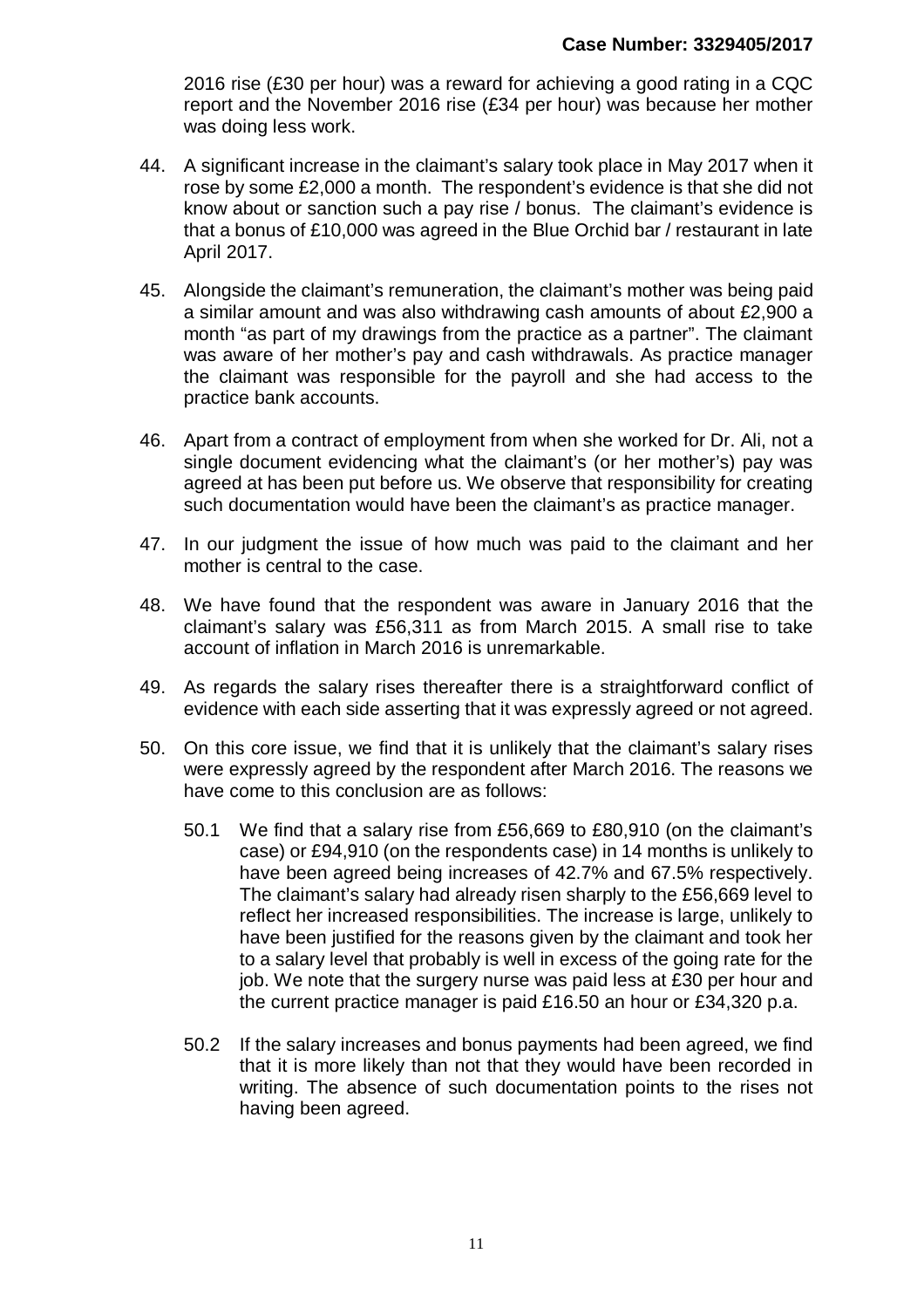- 50.3 The CLP solicitors letter dated 4 October 2017 referred to in paragraph 34.1 above refers to the respondent expressing concerns over the claimant's mother's salary for some months.
	- (i) It is unlikely the respondent would have been doing this had the salary level been agreed.
	- (ii) Had the respondent been aware of the claimant's similar salary level then we would have expected the respondent to have been voicing concerns about that salary level as well. The fact that she wasn't reported as having done so suggests that she was unaware.
- 50.4 The claimant photographed the respondent sitting in her car with her eyes shut at 19.20 hours on 30 June 2017. This has been produced by the claimant in support of an allegation that the respondent was drunk and had to be driven home. Similarly, on the 3 October 2017, the day after the claimant's mother had been challenged by the respondent over her salary level, the claimant photographed numerous blank but signed prescriptions. These acts suggest to us that the claimant and her mother were preparing for conflict with the respondent and that they wanted to get compromising evidence on her to defend themselves or influence any investigation. We find that such pre-emptive actions are more consistent with having something to hide, namely that they had awarded themselves salary increases without the agreement of the respondent.
- 50.5 This is further supported by the fact that the claimant put in a detailed grievance on 6 October 2017. This is 5 pages long and alleges that the respondent had consulted patients whilst inebriated and had an alcohol problem, signed blank prescriptions, prescribed for herself medication under patient's names, payed her families expenses out of practice funds, left the practice unattended, had her husband on the payroll and self-medicated controlled drugs obtained in patient's names. The claimant was suspended at the time and the level of detail with dates and times suggests that the events complained about had been carefully recorded, again with a view to ensuring they had something over the respondent.
- 50.6 Having been suspended on the morning of the 4 October 2017, the claimant and her mother consulted CLP solicitors immediately and the letter dated 4 October 2017 was delivered that evening. The speed of response suggests that they had been preparing for a challenge to their salary levels knowing that they had not been agreed. Put another way, we doubt that individuals genuinely shocked and surprised by the matters raised at the meeting on the morning of 4 October 2017 would have acted so swiftly.
- 50.7 None of the above factors and inferences drawn are individually conclusive but the cumulative effect has led us to find that the claimant's salary being drawn in September 2017 was not authorised by the respondent.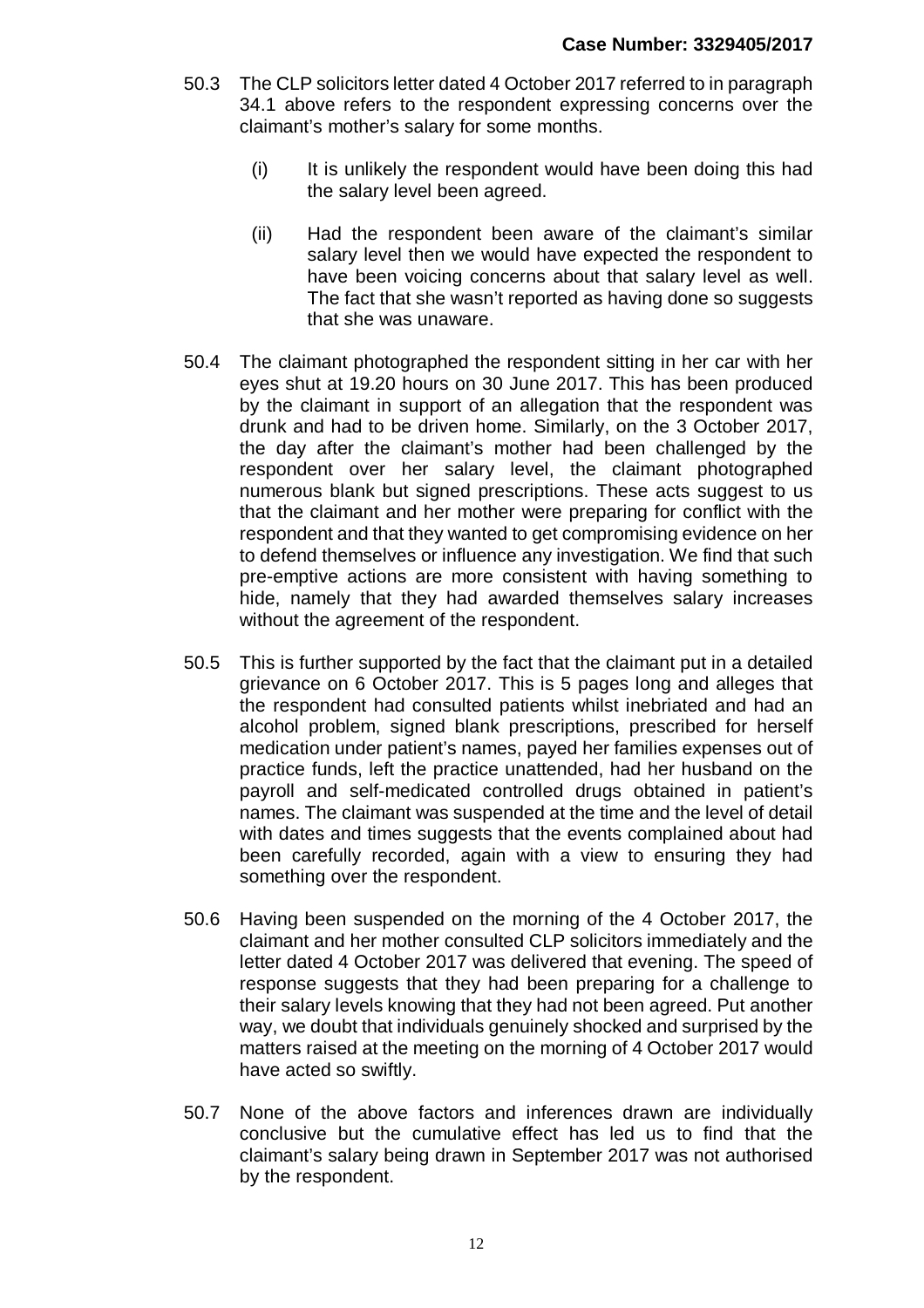- 51. We have already found that the respondent is incorrect when she says that she only discovered the extent of the claimant's drawings on the budget account at the end of August / beginning of September 2017. We find that she had access to that information via her mobile banking app prior to June 2017.
- 52. We find both the claimant's and the respondent's accounts to be unlikely to be completely true. We find that there may well have been general informal discussions in the Blue Orchid about remuneration and bonuses but that the hourly rate rise and bonus were probably not agreed by the respondent. We find also that in all probability the claimant and her mother took advantage of the lax financial controls and casual management to raise the claimant's hourly rate and pay her an extra £2,000 per month beginning in May 2017. The claimant's mother did the same and withdrew substantial amounts in cash monthly. The claimant must have been aware of what her mother was doing.
- 53. However, we find that from about June it is probable that the respondent became increasingly aware of the high levels of remuneration being paid to the claimant and that it was this that was increasingly souring the relationship between the parties. That ties in with the letter from CLP Solicitors which refers to the respondent having concerns over the claimant's mother's salary over many months. The first statement by the respondent prepared for the disciplinary process contains a number of remarks concerning the claimant's lifestyle – referring to her 'luxury lifestyle (exotic holidays, sports cars, branded clothing and accessories and diamond necklaces …'. This is carried on in her witness statement for these proceedings where she refers to the claimant owning two houses, having a diamond necklace and driving a new Mercedes car. Such observations, whilst not perhaps that relevant to the case, do suggest that the respondent was unaware of exactly how much was being paid to the claimant and demonstrate why the relationship was souring.

## The claimant's dismissal

- 54. On 2 October 2017 there was a meeting between the respondent and the claimant and her mother. Curiously neither the claimant nor her mother refer to this meeting in their witness statements but it clearly happened as confirmed by the CLP letter. We accept the respondent's evidence that this is when she challenged them as to the level of their remuneration. Thereafter both sides quickly geared up for confrontation.
- 55. On 3 October the respondent consulted Peninsular, her employment Law advisers, who advised her to suspend the claimant and her mother and begin an investigation.
- 56. On 4 October, in the morning, the claimant and her mother went to see the respondent at work. The respondent suspended them, handing them both a letter. This states:

"I write to confirm that you have been suspended on contractual pay to allow an investigation to take place following the allegations of gross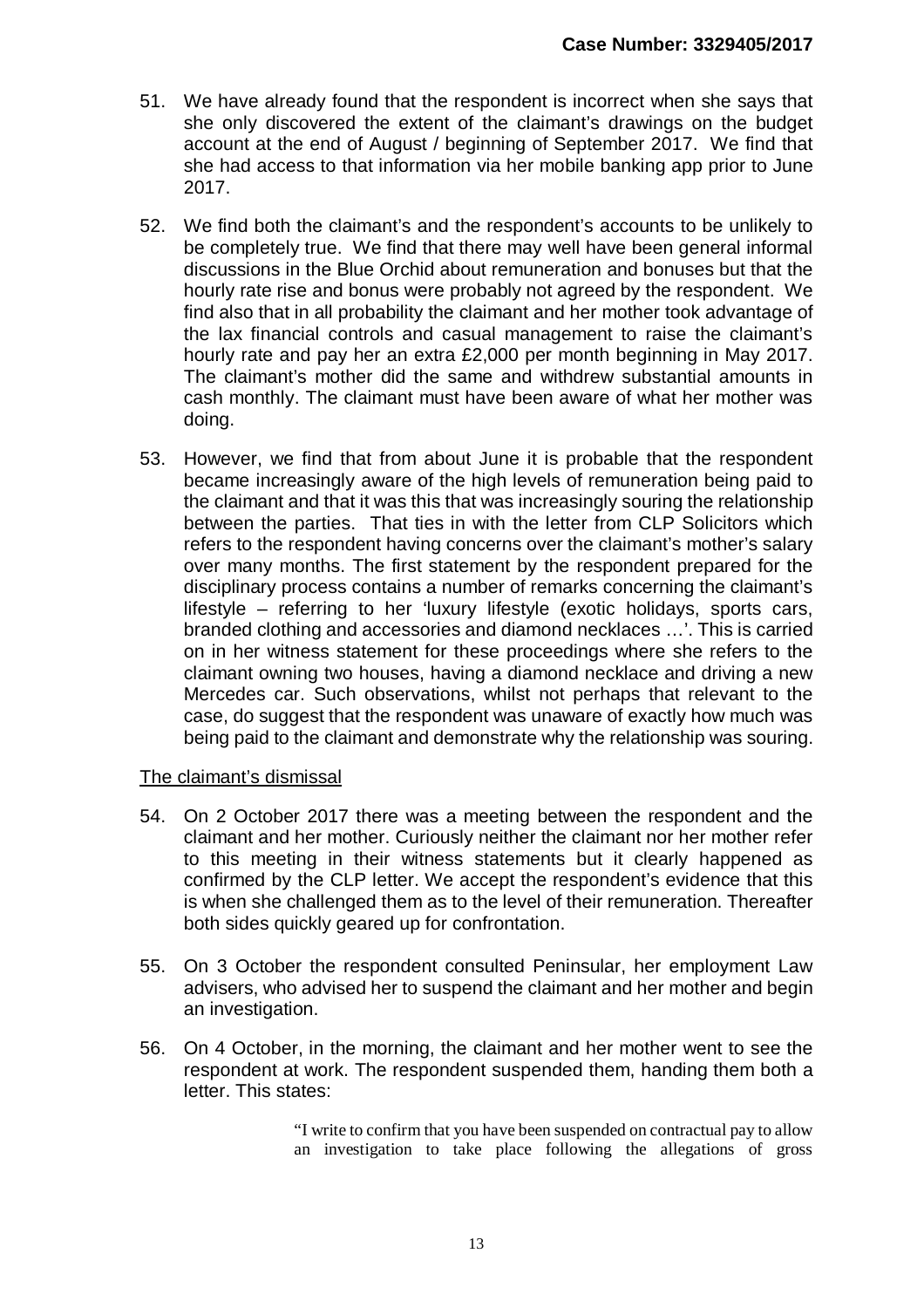mismanagement, bullying behaviour and failure to follow reasonable management (sic)."

- 57. At 17.17 on 4 October CLP solicitors emailed letters dated 4 October on behalf of the claimant and her mother making general complaints.
- 58. On 6 October the claimant was sent a letter inviting her to an investigation meeting on 10 October. This letter states:

"The purpose of the investigation meeting is to allow you the opportunity to provide an explanation for the following matter of concern:

1. We have concerns regarding your conduct"

The letter goes on to explain that the respondent had engaged outside consultants, namely HRFace2Face from Peninsular, to conduct the investigation meeting.

- 59. Also on 6 October the claimant put in her grievance.
- 60. On 9 October CLP sent a number of letters to the respondent. The one in relation to the claimant states:

"You have not set out properly the terms of the investigation. It is ridiculous to frame the interview as an investigation because "we have concerns regards your conduct".

You are well aware that if this procedure is intended to be fair, then you should set out the specific concerns about our client's conduct upon which the investigation is being conducted."

The letter states that the claimant will not attend the investigation interview for, inter alia, this reason pending the provision of the information requested.

- 61. Nevertheless, on 10 October the investigation went ahead. It was conducted by Mr Baker of HRFace2Face. The claimant did not attend. The report is dated 16 October. Based on the information provided to him, Mr. Baker recommended that the claimant face 7 allegations.
- 62. The claimant was invited to a disciplinary hearing, eventually heard after postponements on 30 October. The invitation letter sets out allegations in four paragraphs which echo the recommended allegations but with two additions. The letter included 7 documents to be used at the hearing, namely four anonymous statements and 3 other documents. That letter with enclosures was received by the claimant on 21 October and the investigation report and the disciplinary procedure were eventually received by the claimant on 26 October.
- 63. The claimant attended the disciplinary hearing on 30 October. She was interviewed by Mr. Pegg of HRFace2Face from 15.00 – 16.15. The report is dated 22 November. It makes clear that Mr. Pegg had far more documents than had been provided to the claimant in advance of the meeting. Some 41 documents are referred to. We have not seen all these documents. Some have clearly been supplied by the claimant and some are the documents sent to her in advance. But some are clearly the respondent's documents that do not appear to have been sent to the claimant in advance. For example, an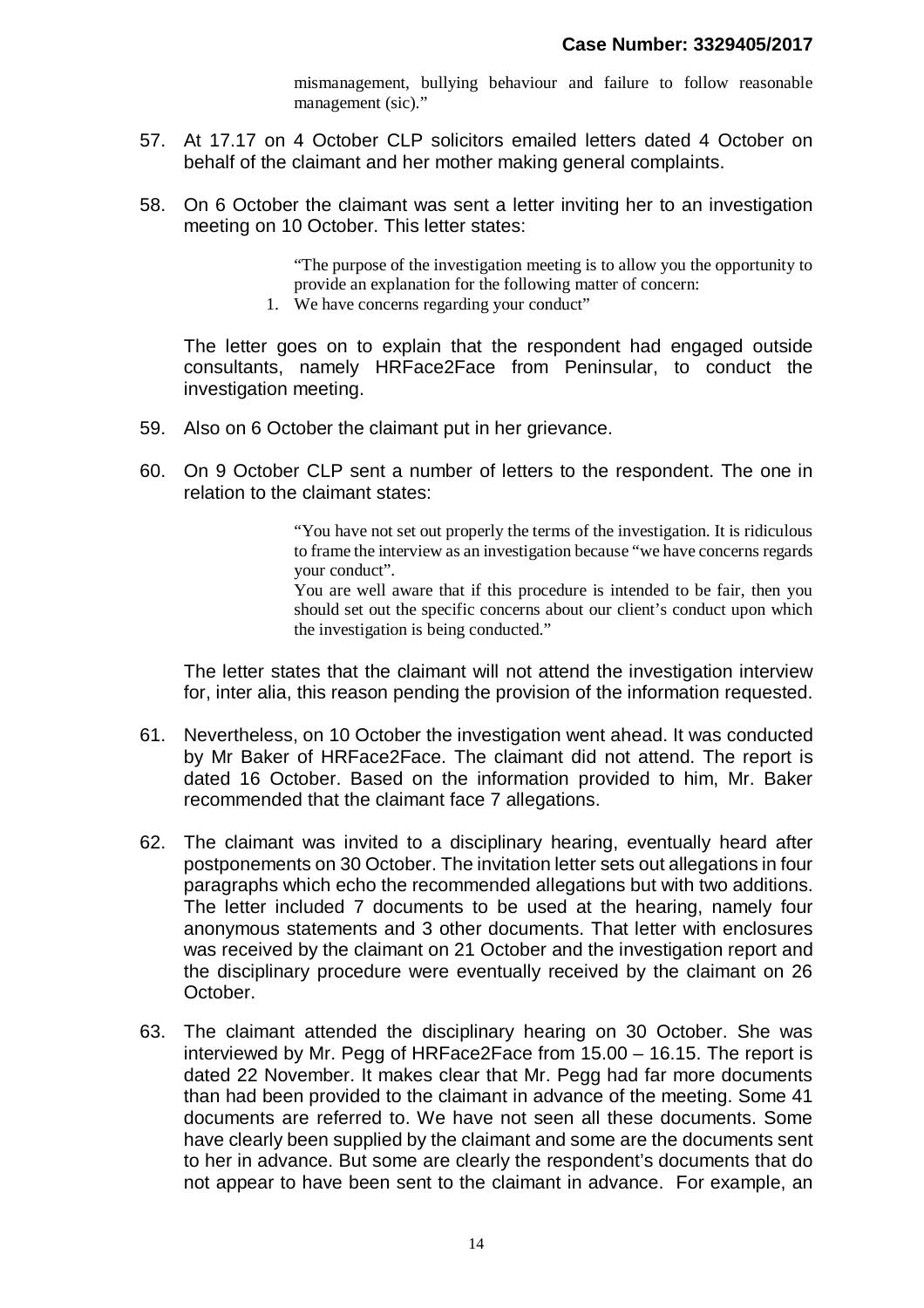email from accountants AMS dated 27/10/2017 asserting that the claimant's salary was £94,910 and that the industry average for practice managers was £45,000 – a highly material assertion. It also identified unexplained payments to the claimant's mother. Other documents appear to relate to the allegation of forging the respondent's signature via 'cut and paste'. The full list of documents that the claimant says she did not have in advance appears in paragraphs 37 and 38 of the particulars of claim.

- 64. Having concluded the interview with the claimant, Mr Pegg then reinterviewed the respondent on 2 November between 12.41 and 13.16. The respondent also sent Mr. Pegg a further email on 10 November. We have not seen the full email though the report contains extracts. The claimant had no knowledge of or opportunity to respond to the points that arose.
- 65. In the findings section of the disciplinary report at para 34 there is a reference to "the forensic investigation report prepared by AMS accountants which demonstrates financial loss to the Practice of £138,460 as a result of financial transactions engaged in by JS and SS". This report was directly relied upon for the finding of gross misconduct. It is dated 13 November 2017 – so must have been supplied to Mr. Pegg nearly two weeks after the disciplinary hearing. The other finding of gross misconduct was in relation to the forging of the respondent's signature. Hence the two findings of gross misconduct that gave rise to the decision summarily to dismiss the claimant were reliant, at least to a large extent, on documents that had not been supplied to the claimant in advance.
- 66. The claimant was dismissed with immediate effect in a letter dated 28 November received by her on 4 December.
- 67. The ACAS Guide to discipline and grievances at work states that the employer should "allow the employee time to prepare his or her case. Copies of any relevant papers and witness statements should be made available to the employee in advance". Further, "If new facts emerge, it may be necessary to adjourn the meeting to investigate them and reconvene the meeting when this has been done." We find that the respondent, and her consultants, acted in breach of the ACAS code in failing to provide relevant papers in advance and failing to reconvene the meeting after extra investigation.
- 68. On 5 December 2017 the claimant appealed against the decision to dismiss her.
- 69. The appeal was heard on 12 December 2017, again conducted by an independent consultant from HRFace2Face. The appeal was not a rehearing but a review of the original decision. The claimant made clear in an email dated 8 December that she had not seen a number of documents or the results of investigations conducted after the disciplinary hearing. The claimant submitted a detailed appeal document but did not attend the appeal hearing.
- 70. The claimant's grounds of appeal were somewhat arbitrarily selected by, presumably HRFace2Face, from her initial appeal letter and do not really reflect the complaint about procedure in the 8 December email or in her detailed appeal document. We find that the appeal failed to address or correct the procedural shortcomings and so was unfair. The outcome report goes so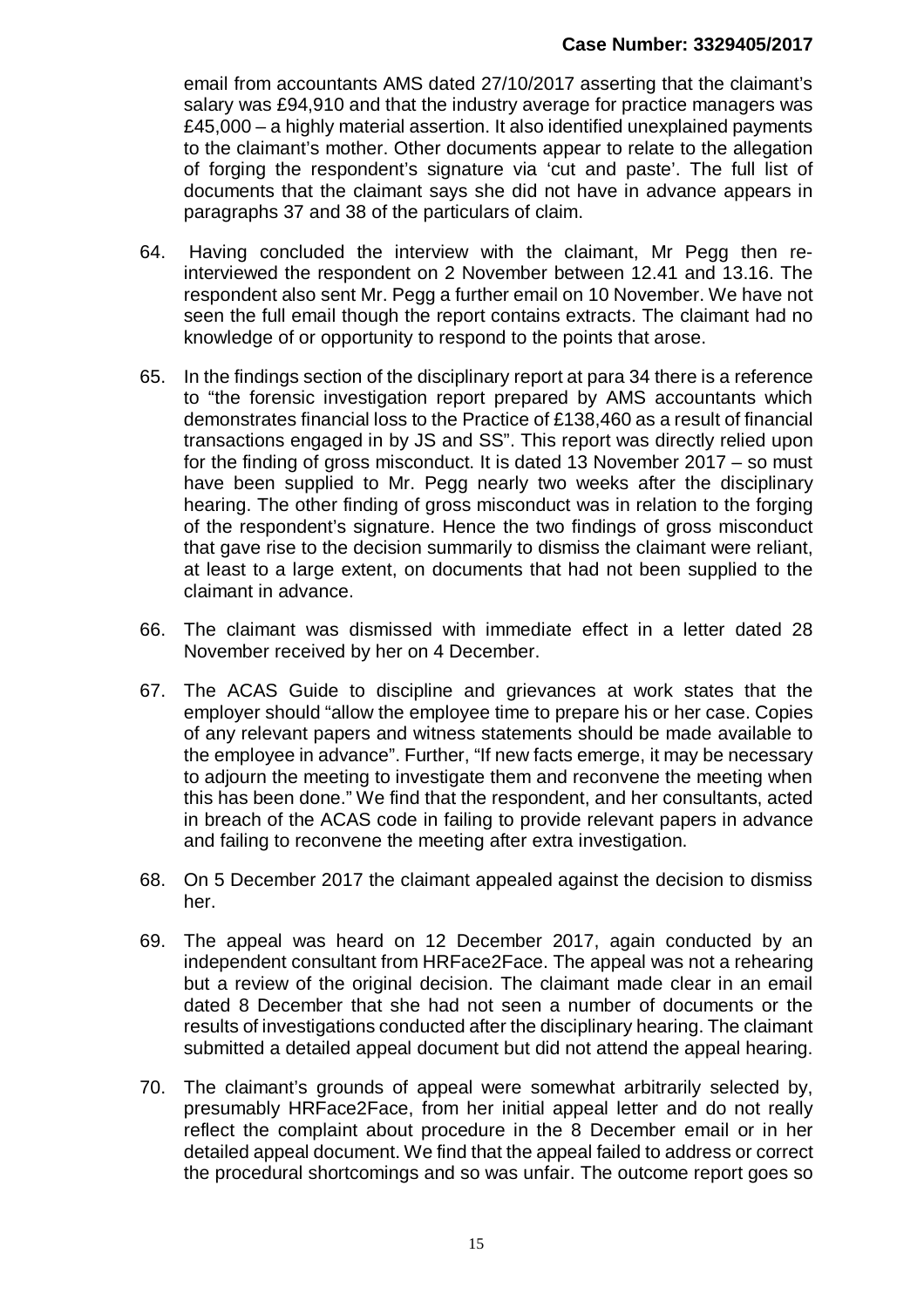far as to assert "the clinic confirms that it had supplied SS with all the necessary documents for the disciplinary hearing". In our judgment that is incorrect.

The reason(s) for the claimant's dismissal

- 71. I paragraph 47 above we have found that the issue of the claimant's rate of pay is central to the case. This is because money tends to be highly important and all the respondent's written and oral evidence demonstrates to us how money was the catalyst for the confrontation on 2 October 2017 and the suspension of the claimant and her mother. In the list of issues this is item 8.1.9 above – awarding herself pay rises without authorisation or justification. We have found on balance that this is what the claimant had done.
- 72. We find that the respondent genuinely believed that the claimant had done this and that this was capable of constituting gross misconduct. We have concluded that the decision to dismiss cannot be characterised as outside the range of reasonable responses of the reasonable employer.
- 73. The disciplinary process included a range of other allegations against the claimant as set out in the list of issues 8.1.1 to 8.1.8 and 8.1.10 and 8.1.11. We find that these allegations represent the respondent throwing everything she could think off into the equation to justify disciplining the claimant. The vagueness of the way the initial misconduct was notified to the claimant supports our inference that these were matters thought up later. In so far as we need to, we make the following findings:
	- 73.1 The issue about the return of the bank card is muddled to this day. We do not have a clear date when such a request was made or refused. We find that this allegation is not made out and that the respondent cannot have genuinely believed it.
	- 73.2 The issues concerning holiday requests, leaving the practice without a manager, and purchasing items for her own use we find arose out of common practice that was generally known about and tolerated. As such we find that the respondent cannot have had a genuine belief that this constituted misconduct.
	- 73.3 The airline ticket issue was muddled at the time. Initially it related to a suspicious purchase of a ticket relating to Romania (to which the respondent's son was linked) whilst the claimant was on holiday in the far east. It later became elided with a trip the claimant had taken to Kenya which the respondent suspected was a secret business trip on the claimant's own behalf. This muddle is reflected in paragraph 36 of the disciplinary report. We find that this ground was not based on a reasonable belief following a reasonable investigation. As such we find that the respondent cannot have had a genuine belief that this constituted misconduct.
	- 73.4 The removal of cash from the practice has, on the evidence we have seen, only ever been an allegation against the claimant's mother. Whilst the pay rise issue was put as a conspiracy with her mother, the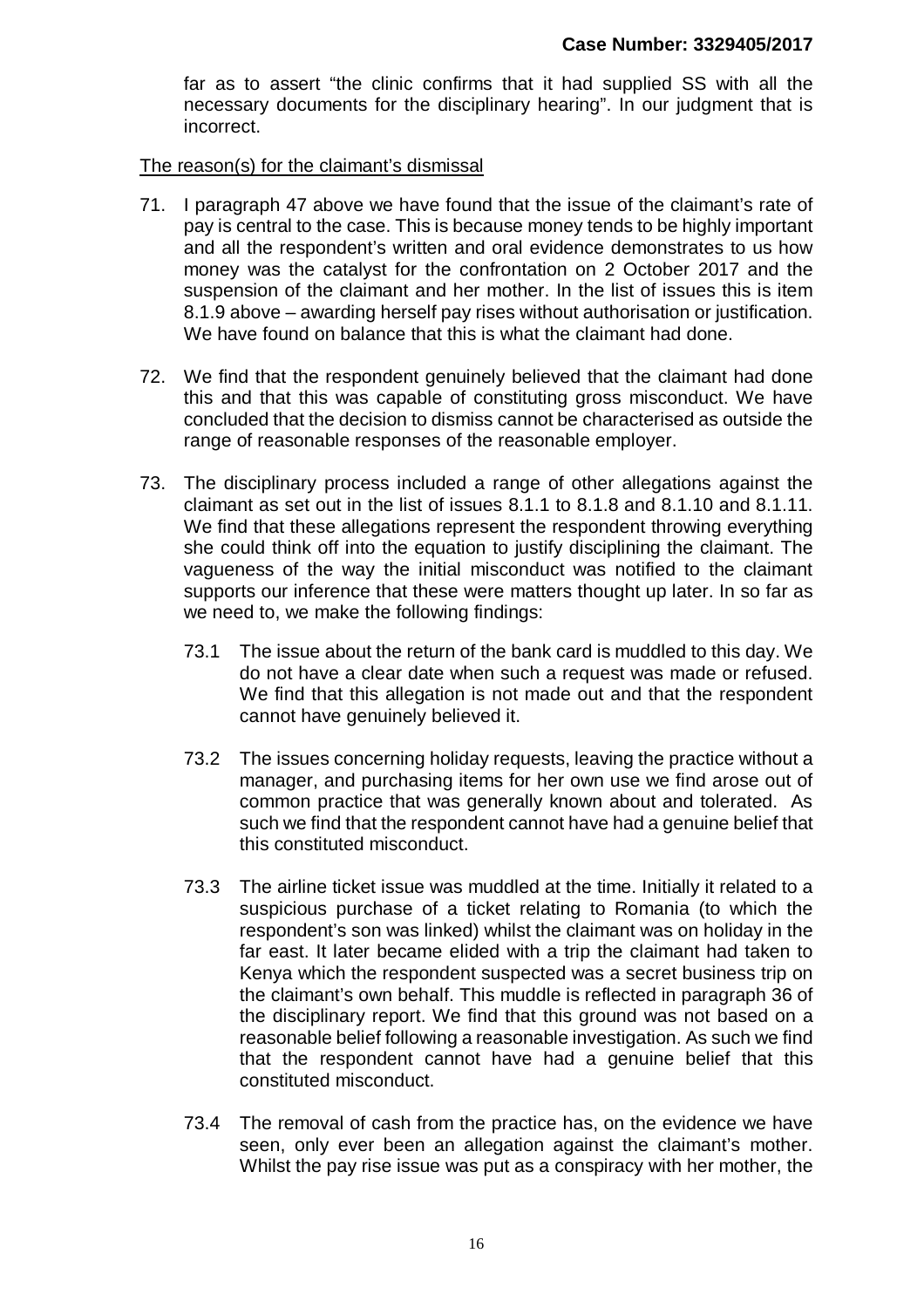cash issue was not couched in the same terms. We find that this ground was not based on a reasonable belief following a reasonable investigation. As such we find that the respondent cannot have had a genuine belief that this constituted misconduct.

- 73.5 The issue relating to immunisations is again muddled in our judgment. The texts we have seen suggest that the claimant was endeavouring to assist remotely whilst away and not refusing password access. We find that this ground was not based on a reasonable belief following a reasonable investigation. As such we find that the respondent cannot have had a genuine belief that this constituted misconduct.
- 73.6 The allegation of theft is subsidiary to the unauthorised pay rises issue and in light of the seriousness of the allegation and our findings on the pay issue, we have decided that we do not need to make findings on this specific matter.
- 73.7 The allegations of the misappropriation of practice money by signing benefit letters and keeping the money and forgery of the respondent's signatures are serious allegations based on simple assertions that we are not prepared to accept.

## Protected disclosures

- 74. We find that the facts and matters set out in paragraph 91  $a e$  tend to show that a person has failed, is failing or is likely to fail with any legal obligation to which she is subject and, as regards,  $a - d$  that the health or safety of any individual has been or is likely to be endangered.
- 75. These allegations were all made in writing in the grievance which the claimant made on 6 October 2017. However, the pleaded case is reliant upon disclosures "in the period leading up to 4 October 2017". It is assumed that this is in order to attempt to make good on the alleged connection with the dismissal, that is to say, that any disclosure post suspension is unlikely to be causally connected with the dismissal. There is no written disclosure before 4 October so once again we basically have the rival assertions.
- 76. The first allegation relates to the respondent attending and treating patient's whilst inebriated and that the respondent had an alcohol problem. This principally relates to a lunch at the Blue Orchid on 30 June 2017 when both the respondent and the claimant had been drinking wine. The respondent later went to the surgery and consulted with patients. We find that the evidence falls well short of establishing that the allegation is made out.
- 77. The second and third allegations relate to the signing of blank prescriptions and the inappropriate use of the respondent's smart card and PIN allowing nurses in effect to prescribe drugs. There is evidence of two complaints from members of the public in June/July 2017 and September 2017. Further we note that the grievance outcome report upheld these allegations. We find that these practices were going on at the material times.
- 78. The fourth and fifth allegations relate to prescribing medication and appliances for herself in patient's names and paying private expenses from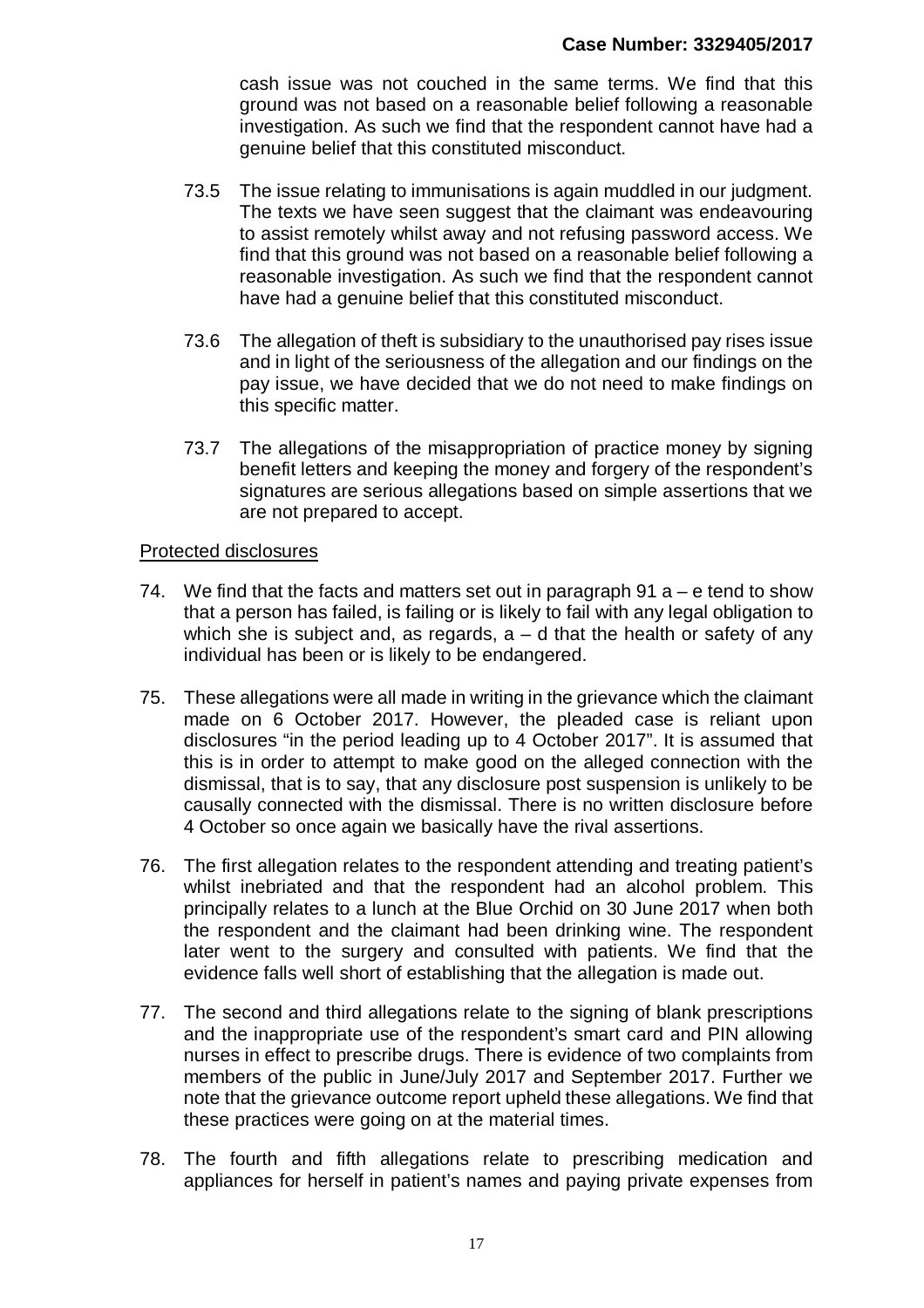the practice's funds. Again, the grievance outcome report upheld these allegations and we find that these practices were probably going on at the material time.

- 79. We find that it was not unusual for both the claimant and the respondent to drink alcohol at lunchtime and return to work. Whilst perhaps not ideal, that is a far cry from finding that any party was adversely affected by alcohol. We find that the issue was probably not raised by the claimant with the respondent in the terms alleged.
- 80. As regards the second to the fifth matters, whist we find that these probably took place, we also find that they had been going on probably for years and were examples of the lax, and indeed improper, administration of the practice. The claimant would have known about them for some time. It may well be that the claimant from time to time raised them with the respondent but we find that that this would have been in the context of not being found out, ie to pass the CQC inspection or not generate complaints. It is for this reason that we find that such disclosures as may have been made were not made in the public interest. We find they were made for mutual protection and, latterly, in order to provide potential leverage over the respondent.
- 81. Accordingly, we find that the disclosures relied upon were not qualifying disclosures and thus not capable of being protected disclosures.
- 82. Further, we find that the reason for the claimant's dismissal was not for making any such disclosures and so the dismissal was not automatically unfair.

#### Unauthorised deduction of wages

- 83. The claimant was suspended on full pay from 4 October 2017 until dismissed with effect 4 December 2017.
- 84. At her salary of £56,669.88, she would be entitled to 2 months gross pay of £9,444.98.
- 85. The claimant was paid £1,317.68 gross for October and £5,458.96 for November 2017, total £6,776.64.
- 86. The shortfall between what we have determined to be her agreed salary and what she was actually paid is accounted for by the respondent applying an hourly rate of £23.53 and no payment for the period 11 – 17 October 2017. We have determined that her hourly rate should have been £27.24. We find that the claimant was available for work but suspended in October. Nonattendance at the investigation meeting did not entitle the respondent to refuse to pay her wages.
- 87. The claimant is entitled to £2,668.34 gross.
- 88. The claimant's claims for loss of benefits in kind, namely for a mobile phone and healthcare insurance have not been set out in or quantified in her schedule of loss. Accordingly, we find these have not been proved and we make no award in relation to this claim.